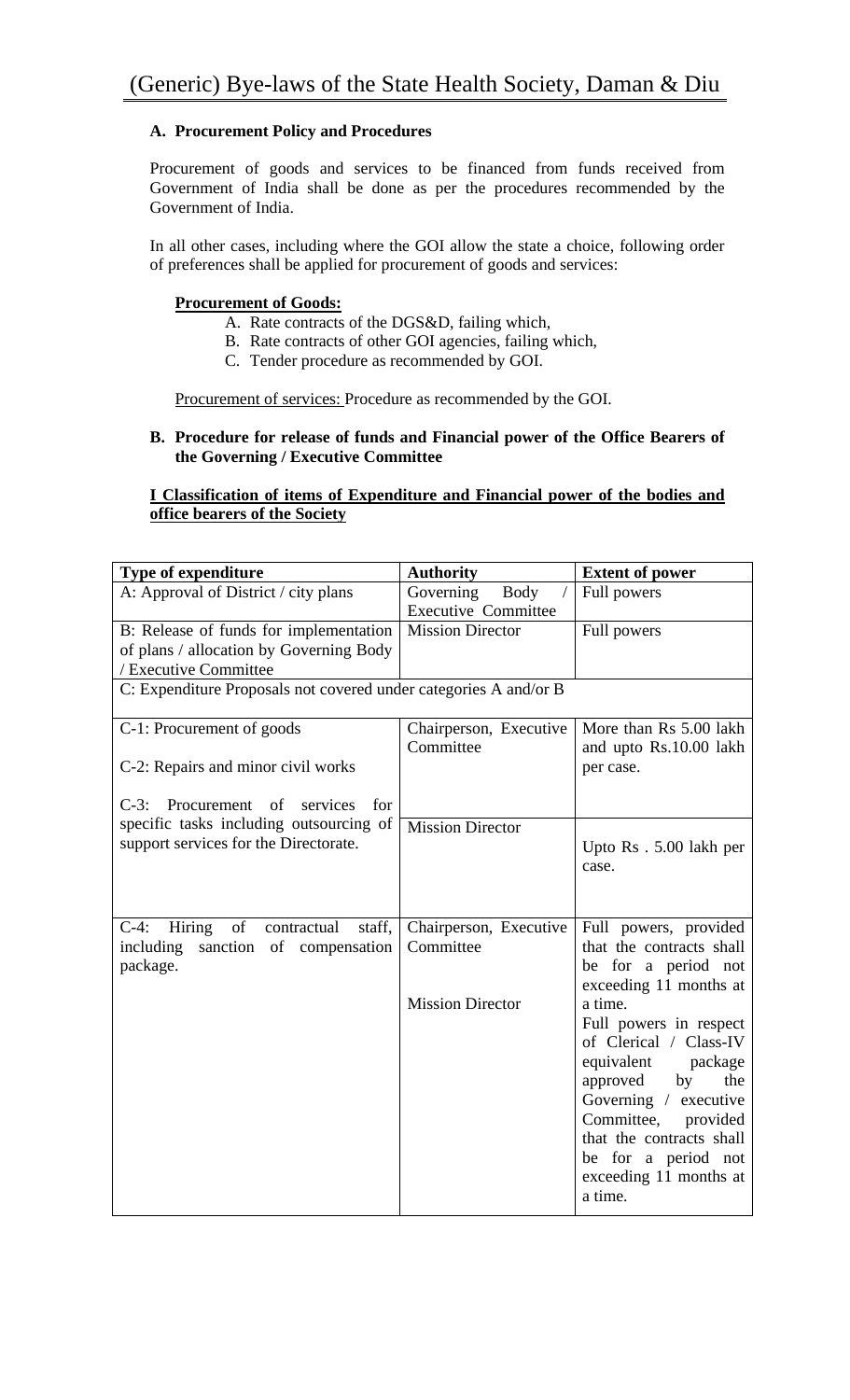| C-5: Miscellaneous items not mentioned             | Chairperson, Executive  | Upto Rs. 2.00 lakh at a          |
|----------------------------------------------------|-------------------------|----------------------------------|
| above such as hiring of taxis, hiring of           | Committee               | subject<br>time<br>to<br>a       |
| relating<br>auditors, payments<br>to               |                         | maximum of Rs. 10                |
| documentation and other day-to-day                 |                         | lakh per annum.                  |
| services, meetings and workshops,                  |                         |                                  |
| training, purchase of training material /          |                         |                                  |
| books and magazines, payment of                    |                         |                                  |
| TA/DA and honoraria to resource                    |                         |                                  |
|                                                    |                         |                                  |
| persons guest speakers invited to                  |                         |                                  |
| meetings / workshops, and payment of               |                         |                                  |
| TA/DA allowances for contractual staff             |                         |                                  |
| /or non-officials invitees<br>and<br>$\mathsf{to}$ |                         |                                  |
| Governing Body / Executive Committee               | <b>Mission Director</b> | Upto Rs.1.00 lakhs at a          |
| meetings and /or Government / Society              |                         | time, subject to<br><sub>a</sub> |
| staff deputed to meetings outsides the             |                         | maximum of Rs 5.00               |
| State.                                             |                         | lakhs per annum                  |
|                                                    |                         |                                  |
|                                                    |                         |                                  |
|                                                    |                         |                                  |
|                                                    |                         |                                  |
|                                                    |                         |                                  |
|                                                    |                         |                                  |
|                                                    |                         |                                  |
|                                                    |                         |                                  |
|                                                    |                         |                                  |

# II Procedure for release of funds

The Society funds shall be drawn through cheques and/or bank drafts and/or through ebanking instruments as and when the same is introduced.

The Cheques up to Rs.2.50 lakhs for single work shall be signed by Convener / Member Secretary / Executive Secretary / Mission Director of the Society where as Cheques of more then Rs.2.50 lakhs for single work shall be signed by two signatories i.e. Convener / Member Secretary / Executive Secretary / Mission Director and Chairman of the executive Committee of the Society.

Wherever releases are decided to be made through bank drafts and/or through e-banking, the authorization letter to the bank shall be signed by the above mentioned authorized signatories.

Wherever, under e-banking procedures, releases are to be made through electronic authorization to the bank to issue cheque/draft/account transfer of the Society, the electronic authorization will be executed by the Convener / Member Secretary / Executive Secretary / mission Director and chairman of the executive committee of the society by same procedure mentioned above.

## **III Review / revision of financial powers**

The Executive Committee may review and revise the financial powers of the office bearers of the bodies of the Society on an annual basis and revise the same, if considered necessary.

## **C Human Resources Policy and Procedures**

## **Recruitment and Appointment**

Appointment for the Society can be made only against vacant posts prescribed for the Society in accordance with the conditions in this regard prescribed by the Govt. of India from time to time.

Recruitment would be through either of the following three routes:

- Appointment from open market: all such appointments will be on contractual basis for a fixed tenure.
- Appointments on "Deputation" basis: all such appointments will be regulated in terms of the State Government rules relating to Deputation of its officers / staff.